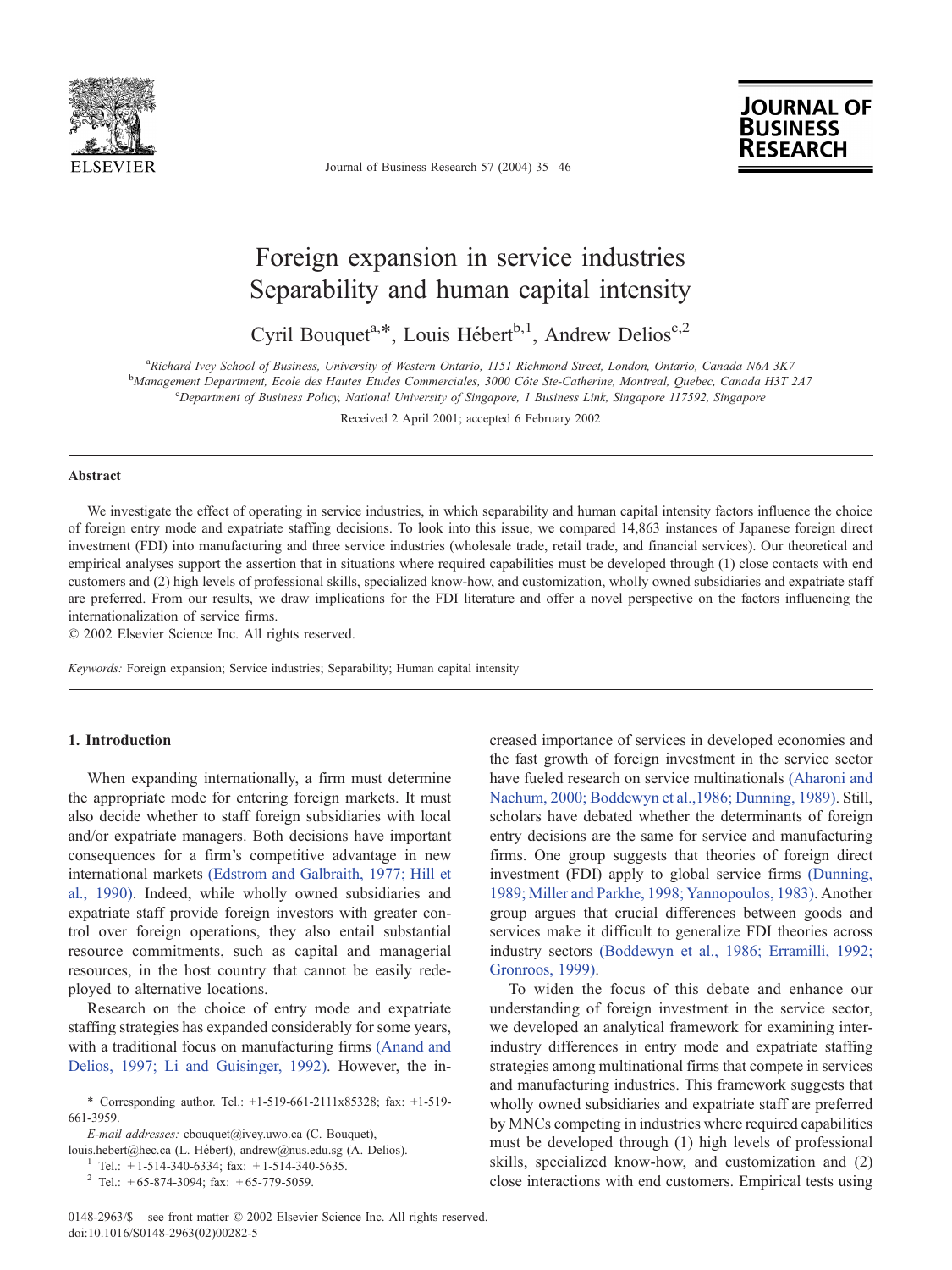a sample of 14,863 entries of Japanese multinational firms entering the Asian, North American, and European markets provide supporting evidence.

#### 2. Foreign market entry decisions

Considerable attention has been given to identifying firm- and country-level determinants of foreign market entry decisions [\(Hill et al., 1990\).](#page--1-0) A large portion of this literature has used internalization theory and transaction cost analysis to explain how companies enter foreign markets [\(Anderson](#page--1-0) and Gatignon, 1986; Davis et al., 2000). Various entry modes are available to firms, from export to licensing to ownership-based modes such as joint ventures and wholly owned subsidiaries. Full-control modes, such as greenfield or acquired wholly owned subsidiaries, have been differentiated from shared-control ones, such as a greenfield or partially acquired joint ventures. Full-control modes increase the degree of control that an MNC can exercise over its foreign subsidiaries, but also require greater resource commitments compared to shared-control modes [\(Anderson and Gatignon, 1986; Nitsch et al., 1996\).](#page--1-0)

Research has also explored the complementary use of systems and procedures, such as staffing or human resourcebased mechanisms [\(Mayrhofer and Brewster, 1996; Tung,](#page--1-0) 1982), to control foreign operations [\(Baliga and Jaeger,](#page--1-0) 1984). The use of expatriates deals with the limitations of solely using ownership to protect firm-specific assets. While a full-control mode such as a wholly owned subsidiary can help to address opportunism problems [\(Sohn, 1994\)](#page--1-0) shirking or hold-up by local management remain possible [\(Alchian and Demsetz, 1972; Alchian and Woodward,](#page--1-0) 1988). Expatriate managers can reduce risks of opportunism and ensure that company policies are carried out effectively in foreign subsidiaries [\(Baliga and Jaeger, 1984; Edstrom](#page--1-0) and Galbraith, 1977; Roth and Nigh, 1992).

In expanding the focus of international research from manufacturing to service firms, scholars have explored whether theories of multinational manufacturing firms apply to multinational service activity [\(Boddewyn et al.,1986;](#page--1-0) Dunning, 1989) and the international expansion of service firms [\(Katrishen and Scordis, 1998; Li and Guisinger, 1992;](#page--1-0) Miller and Parkhe, 1998). For the entry mode decision, studies have highlighted the tendency of service firms to rely on wholly owned subsidiaries [\(Erramilli, 1992; Erra](#page--1-0)milli and Rao, 1993). A notable difference between the internationalization of services and manufacturing firms is that a service firm seldom requires large-scale investments in physical assets such as capital equipment and facilities to establish a presence in foreign markets. The value-creating assets of a service firm rest more on its human capital than on its physical infrastructure ([Erramilli and Rao, 1993;](#page--1-0) [Campbell and Verbeke, 1994\)](#page--1-0). Accordingly, international investments in the service sector have been found to rely heavily on "people-transfers; that is, training programs, visits by experts and the employment of expatriates'' [\(Grosse, 1996, p. 796 emphasis added\).](#page--1-0)

This stream of research has also suggested that service MNCs face unique challenges when expanding abroad. The distinct nature of a service firm's assets exerts stresses on entry mode choice decisions and the use of expatriate managers. This idea has fueled the debate over the generalization of FDI theories across sectors and the development of service-specific frameworks [\(Carman and Langeard,](#page--1-0) 1980; Erramilli, 1992; Gronroos, 1999). Many researchers argue that there are crucial differences in the production and delivery of services and goods. Services differ from manufactured goods along features such as the intangibility of the offering, the separability of production and consumption, and the perishability of inventories [\(Lovelock and Yip,](#page--1-0) 1996; Zeithaml et al., 1985).

Among these variables, the ''separability'' of production and consumption has been deemed of importance for service firms' internationalization [\(Erramilli and Rao, 1993\).](#page--1-0) Separability characterizes transactions by the level of interaction required between providers and users [\(Hirsh, 1989\).](#page--1-0) News delivery is an example of a separable service. Like most material goods, information may be designed, manufactured, and stocked for later delivery and consumption. Most other services (e.g., those provided by hotels or restaurants) necessitate the close physical proximity of buyers and sellers [\(Anand and Delios, 1997; Carman and Langeard,](#page--1-0) 1980; Zeithaml et al., 1985). Separable products or services can be transferred to overseas markets where they can be sold to a set of foreign consumers. Inseparable ones are location-bound. If foreign consumers are to access an inseparable service, the consumer must come to the site at which the service is produced. This feature of inseparable services, in which the product of location-bound resources must be consumed at the same time and location at which it is produced, has important implications for entry decisions in foreign markets [\(Erramilli and Rao, 1993, p. 35\).](#page--1-0)

The degree of ''idiosyncrasy'' that characterizes a service is another key factor to consider when discussing the internationalization of service firms [\(Erramilli and Rao, 1993;](#page--1-0) Zeithaml et al., 1985). Because many services are laborintensive or people-centered, the marked differences between employees in terms of skills, education, or specialized knowhow create considerable variance in performance at service production or delivery. Firms can reduce this risk by substituting physical resources for the human element (as in the case of automated-teller machines) or through extensive education and training of employees. When training is extensive and when employees have a high level of skills when joining a firm, the degree of human capital is greater. According to [Erramilli and Rao \(1993\),](#page--1-0) the production/ delivery of services typically relies on a high intensity of human capital—the skills, talent, and knowledge of a firm's employees that are not easily transferred to different organizational or social contexts. Below, we contend that differences in human capital intensity faced by service firms